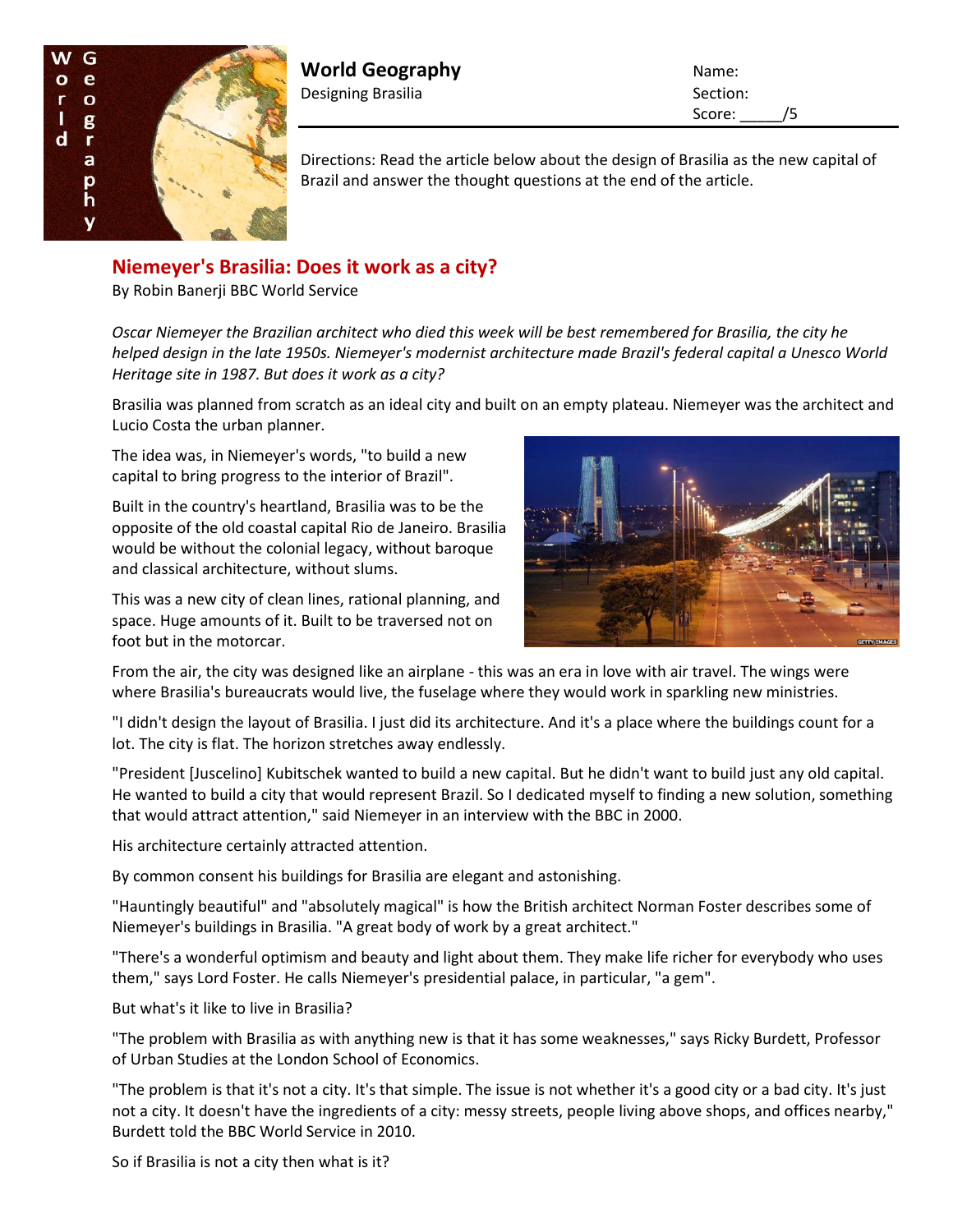"It just doesn't have the complexity of a normal city. It's a sort of office campus for a government," says Burdett, who was Chief Adviser on Architecture and Urbanism for the London 2012 Olympics. "People run away on Thursday evenings and go to Sao Paulo and Rio to have fun."

Modern urban planners champion mixed use neighborhoods. In Brasilia, on the other hand, everything was to be zoned.

"It's got a place where you go to work. There are places where ambassadors have to sleep, and they are extremely unhappy about that because there isn't a street life," says Burdett.

"It's the most extraordinary sight: when you fly over the city, you just see neon lights concentrated in one area because that is where all the shopping is."

But around Niemeyer's soaring structures and Costa's airplane plan, ordinary human life has established itself.

"All you have to do is to go out of central Brasilia and you get completely normal plazas and streets with kids playing, and places open every hour of the day and night, selling food and illegal alcohol and everything else," says Burdett.



In part the problem with Brasilia is that in some ways it succeeded too well. Designed for about 500,000 people, the city now holds over 2.5 million. The apartment building complexes that communist-sympathising Niemeyer designed to house the rich and the poor, are now home to the rich and the rich.

People living in Brasilia appreciate Niemeyer's work but the city can be tough to live in. "It's difficult as a pedestrian. It doesn't always feel like it's on a scale designed for humans," says Lucy Jordan a journalist in Brasilia.

"The poor have been shunted out to satellite cities, which range from proper well-built cities to something more like a shanty town. So the utopian ideal hasn't exactly worked out with Brasilia."

Whatever the criticisms levelled at Brasilia, Niemeyer stood by his creation.

"If you go to see Brasilia, the important thing is this: you may or may not like the buildings, but you could never say you had seen something similar before. Those fine columns, the buildings like feathers touching the ground, all that creates an effect of surprise.

"I don't take too much notice of the criticisms that people make. The project is done. Like everything else it has good points and bad points. People who criticise are either doing so out of envy or because they have nothing better to do."

Or perhaps, it is simply too soon to tell. "Most of the places that we all adore, all of them, from Cairo to London, took either 5,000 or 6,000 years to get there, or 2,000 or 3,000 years to get there," says Burdett.

Brasilia is only a little over 50 years old. "Let's not be unkind. Let's wait another 200 years and then talk about it."

Source: *Banerji, Robin. "Niemeyer's Brasilia: Does It Work as a City?" BBC News. N.p., 7 Dec. 2012. Web. 19 May 2016.*